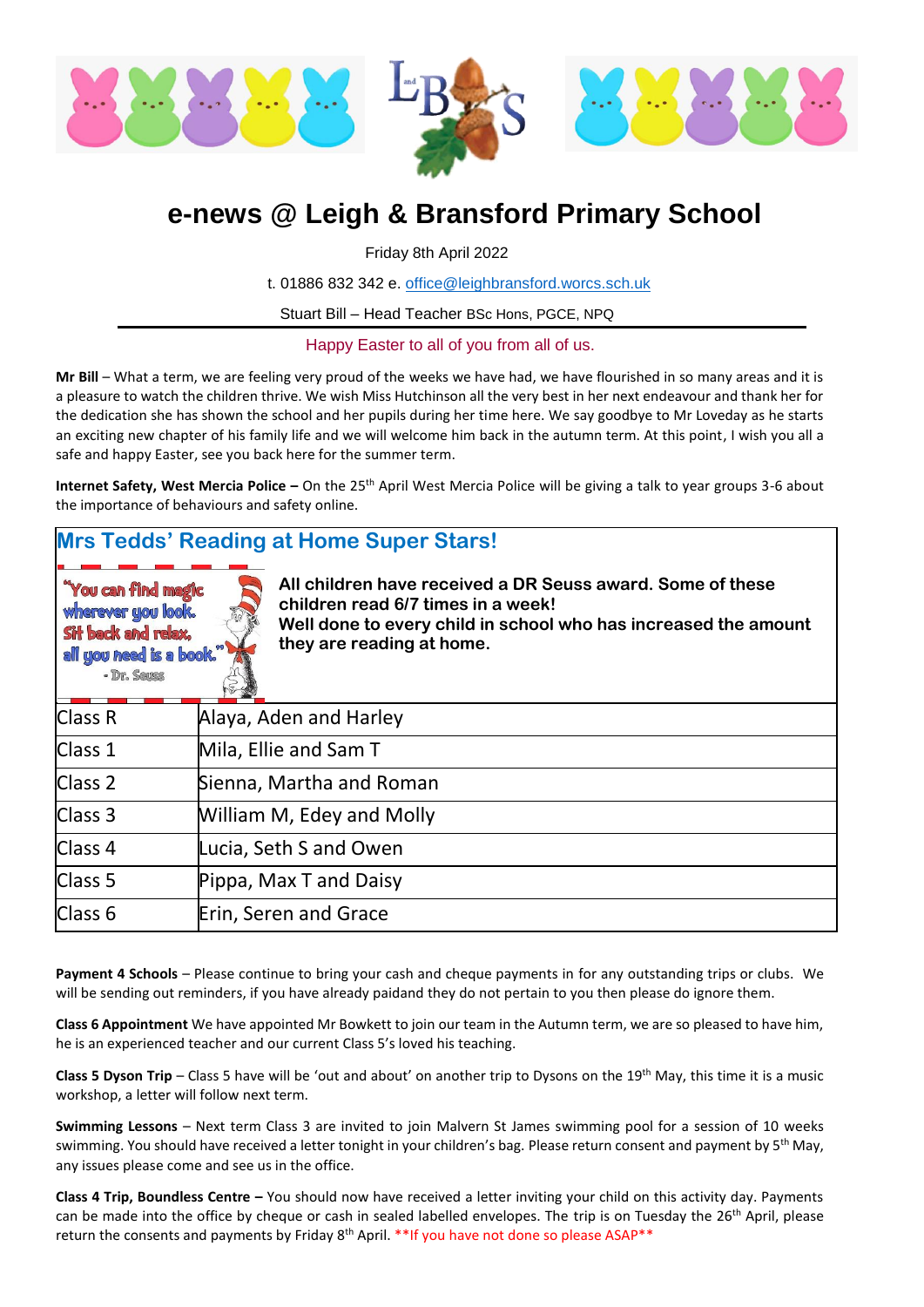**TT Rockstars, Miss Radford -** For the past few weeks, Class 2 and 3 have been taking part in a tournament on Times Tables Rockstars. 'Battle of the Bands' has been an amazing way of the children improving the recall of their multiplication and division facts. The children have been very determined to improve both their class and personal score. As of 9am this morning, the winner was Class 2. Well done Class 2! We have also awarded Determined Dotty certificates to the children who came in the top 4 across the two classes. 1st - Roman Kennedy, 2nd - Toby Hall, 3<sup>rd</sup> – Roshanna Cook, 4<sup>th</sup> – Joshua Harrison. Well done to Class 2 and 3 for your amazing determination and hard work – long may it continue.

**Governor Updates -** It is a privilege to be a governor at Leigh and Bransford where every child is valued. Our mission statement is "Our Children First" and we believe that every child should have the opportunity to fulfil their potential and to achieve the best possible standards, giving them a strong foundation for the future. The strengths and values that we aim to develop in our pupils are: Critical thinking, Communication, Creativity, Resilience, Independence, Tolerance and Diversity, Activity

Through our strategic oversight of the work of the school we support and strengthen the school to provide high quality education for all pupils.

**Extra Curricular Clubs** - We are excited to offer the following clubs over the Summer Term**. If you are interested in these you must contact Danny on the following email - [danielsavusavu@gmail.com,](mailto:danielsavusavu@gmail.com) he is keen to have class numbers set up and pre payments made before the end of term.** 



**Taekwondo** – This will remain on a Wednesday, letters to follow for all current students. If you would like your child to start attending next term please come to the office and speak to Pauline. She is in on a Monday & Tuesday.

**After School Club** – Please remember to pre-book your children if you require a place. Now that numbers are increasing book as early as possible as often we are reaching our maximum of fifteen. Please be mindful if you cancel on the day you will still be charged (unless it is because of sickness etc.)

#### **\*\*\*Term Dates for your Diary\*\*\***

Spring term – Wednesday 5th January 2022 – Friday 8th April 2022

Easter – Friday 8th April 2022 – Monday 25th April 2022

Summer Term - Monday 25<sup>th</sup> April 2022 - Thursday 21<sup>st</sup> July 2022

Summer mid-term - Friday 27<sup>th</sup> May 2022 - Monday 6<sup>th</sup> June 2022

#### **\*\*\*Bank Holidays\*\*\***

**Basketball Y2 – Y6.** 3.15-4.15pm every Thursday, £6 per session including all equipment, hoops etc., A great way to improve your all round sporting ability & also have fun. Dates are April 28th, May 5th, 12th, 19th, 26<sup>th</sup>.

**Athletics Club, All year groups** - Learn and enjoy the children's Eveque athletics equipment in a safe and fun environment. Run faster, jump higher , throw further! Every Thursday from June, dates are 9th, 16th, 23rd, 30<sup>th</sup> and July 6th, 13<sup>th</sup>.



Good Friday - Friday 15<sup>th</sup> April 2022 **Easter Monday – Monday 18<sup>th</sup> April 2022** 

Early May Bank Holiday - Monday 2<sup>nd</sup> May Nation Mank Holiday – Thursday 2<sup>nd</sup> June 2022

Platinum Jubilee Holiday – Friday 3<sup>rd</sup> June 2022 Additional Bank Holiday – Friday 22<sup>nd</sup> July 2022 (Please see amended Summer Term end date)

#### **\*\*\*TED Days 2021-2022\*\*\***

Monday 27th June 202**2**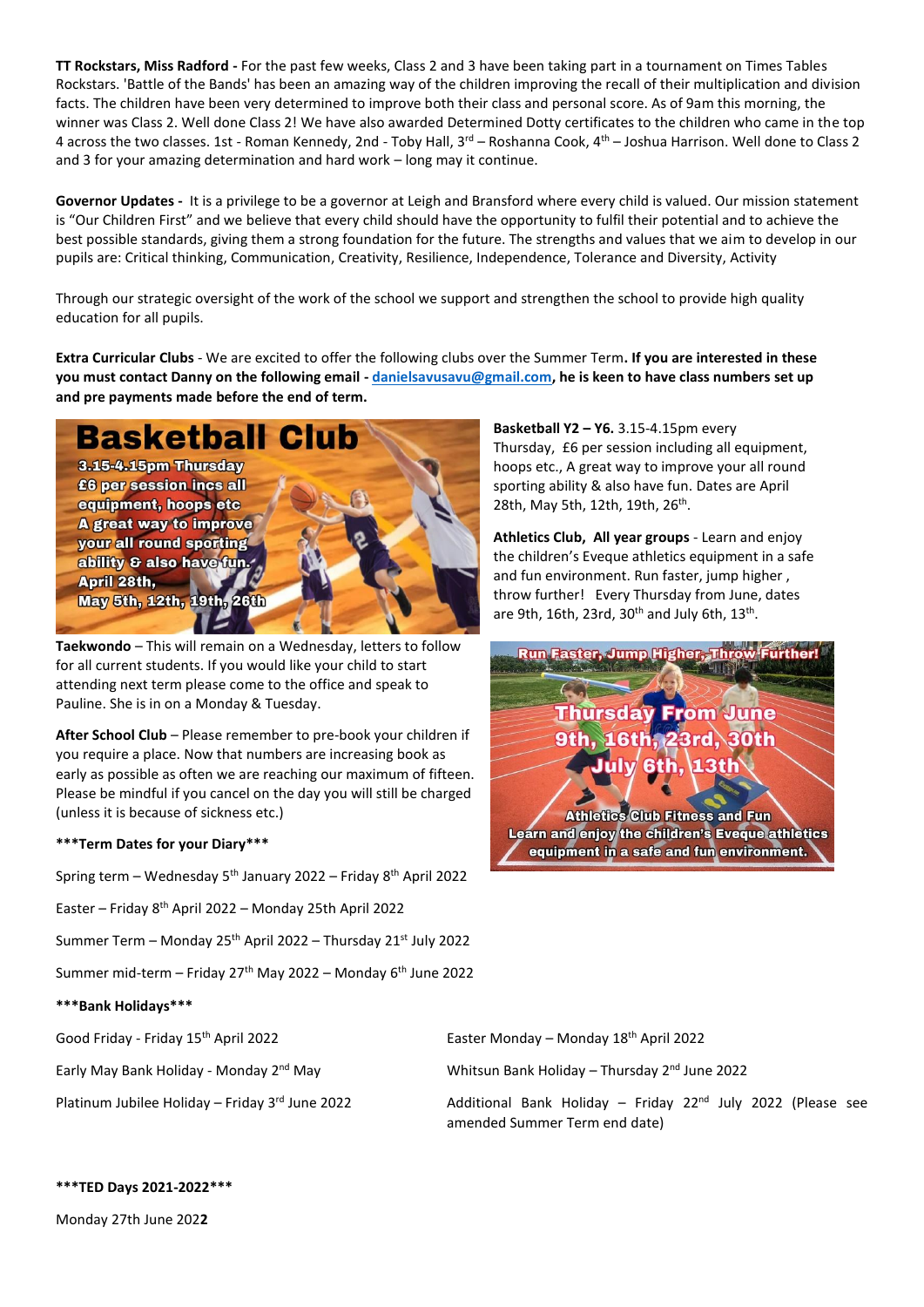# **Easter Writing Competition**



We would love all the children to take part in an Easter Writing Competition. To enter all you have to do is complete a piece of writing with an Easter link. It could be a story, a poem, a comic, or any another form of writing as long as it is to do with Easter. You could write about a Magic Easter Egg, The Easter Bunny, An Easter Adventure, What you love about Easter - the list is endless. The choice is yours!

Rules

- All writing must include your year group expectations.
- Drawings can be used to illustrate the writing.
- Make sure the name, age & class of the pupil is on the back page of your work.
- Entries must be handed in to your class teacher by Monday 25<sup>th</sup> April.
- Most importantly enjoy creating your piece of writing and have fun!



1<sup>st</sup> prize is a £10 book Voucher.

There will be lots of little runner up prizes too.